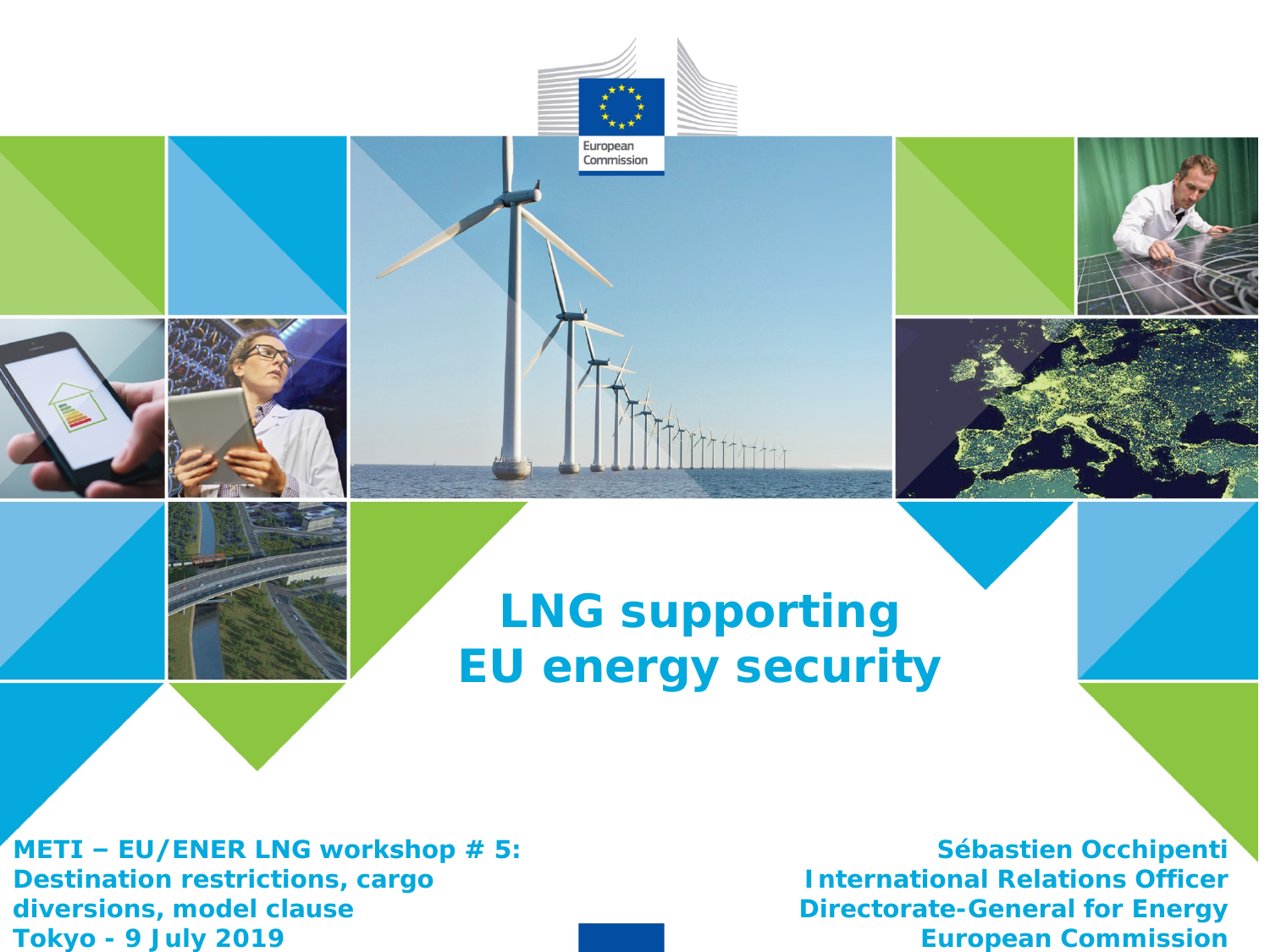## **ENERGY SECURITY, SOLIDARITY AND TRUST**



- **Gas in EU energy mix: 24%**
- **EU gas consumption: 472 bcm (2018)**
- **EU gas production: 120 bcm (2018)**
- **EU imports vs. consumption: 70% (2018)**

 **Global gas demand increased by 4,6% in 2018**

- **Global LNG trade grew at an average of 10% p.a. between 2016 and 2018**
- **Asia and Europe account for 95% of the increase in LNG imports**



#### #EnergyUnion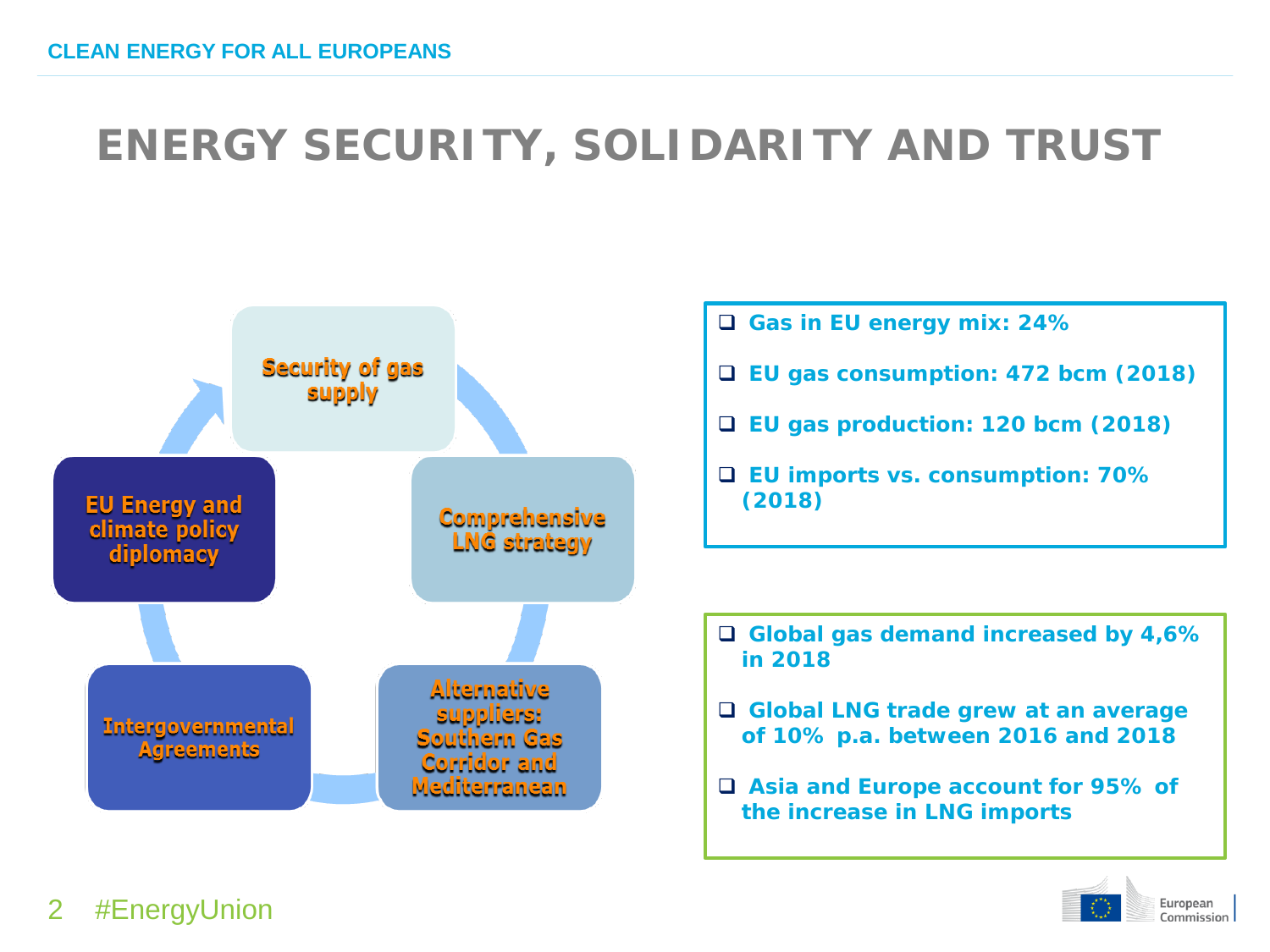### **LNG IN THE EU GAS MARKET**



**EU LNG capacity: 210 bcm p.a.**

- **Share of LNG in EU gas imports: 14% (2017)**
- **EU LNG imports: 100 bcm (2019, estimated)**
- **+126% in EU LNG imports y-o-y in Q1 2019**
- **+24% in traded volumes at EU gas hubs y-o-y in Q1 2019**



#### 3 #EnergyUnion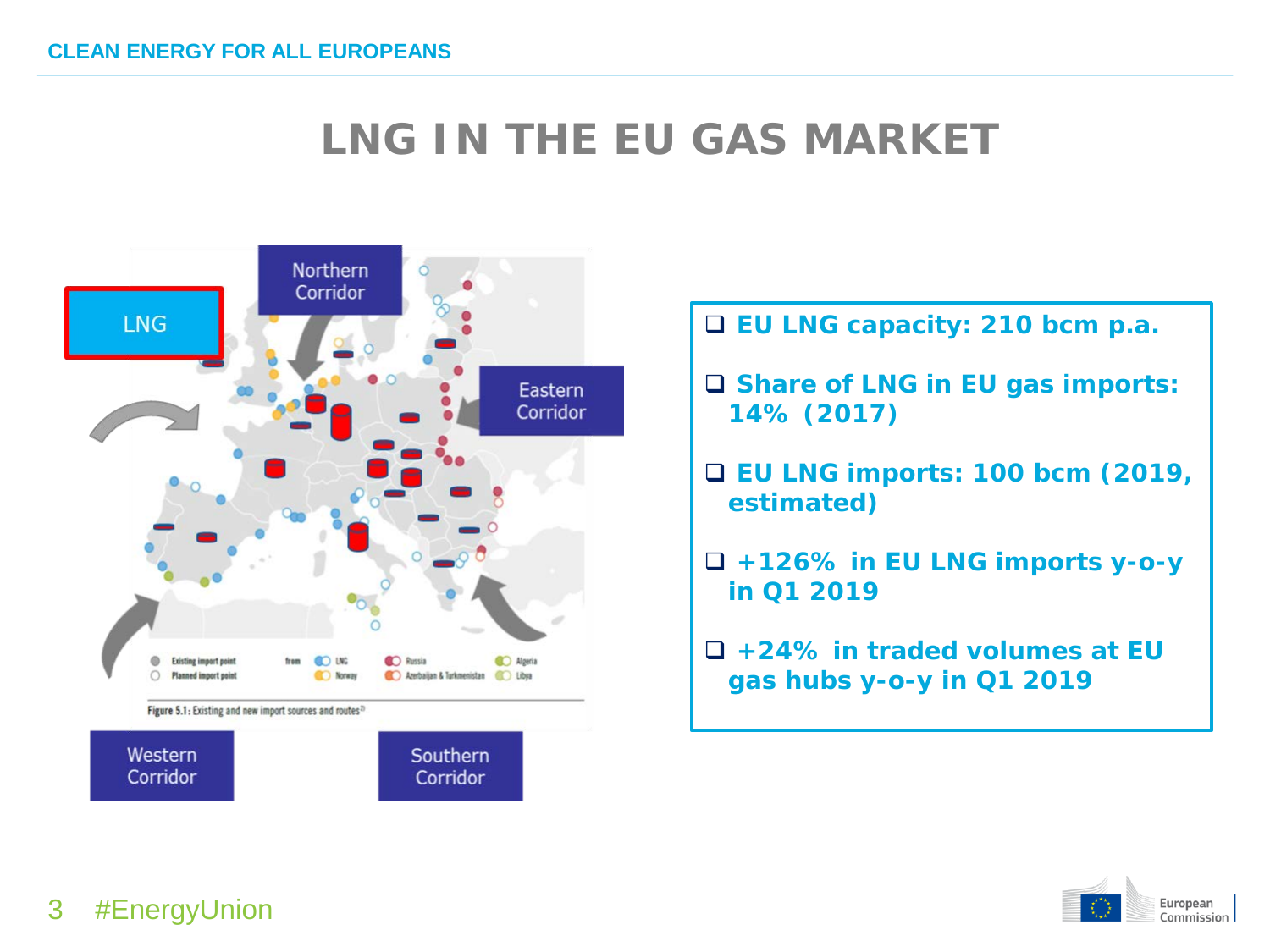### **DIVERSIFICATION HAS IMPROVED SIGNIFICANTLY**



**Supply Sources:** 

Algeria, Lybia, Norway, Russia, Union Production, LNG (one source) do not prejudge any commercial contracts

Source: ENTSO-G TYNDP 2013, 2017, Commission

*Number of supply sources a country may potentially access (at least 5% share) – in 2014 and today*



4 #EnergyUnion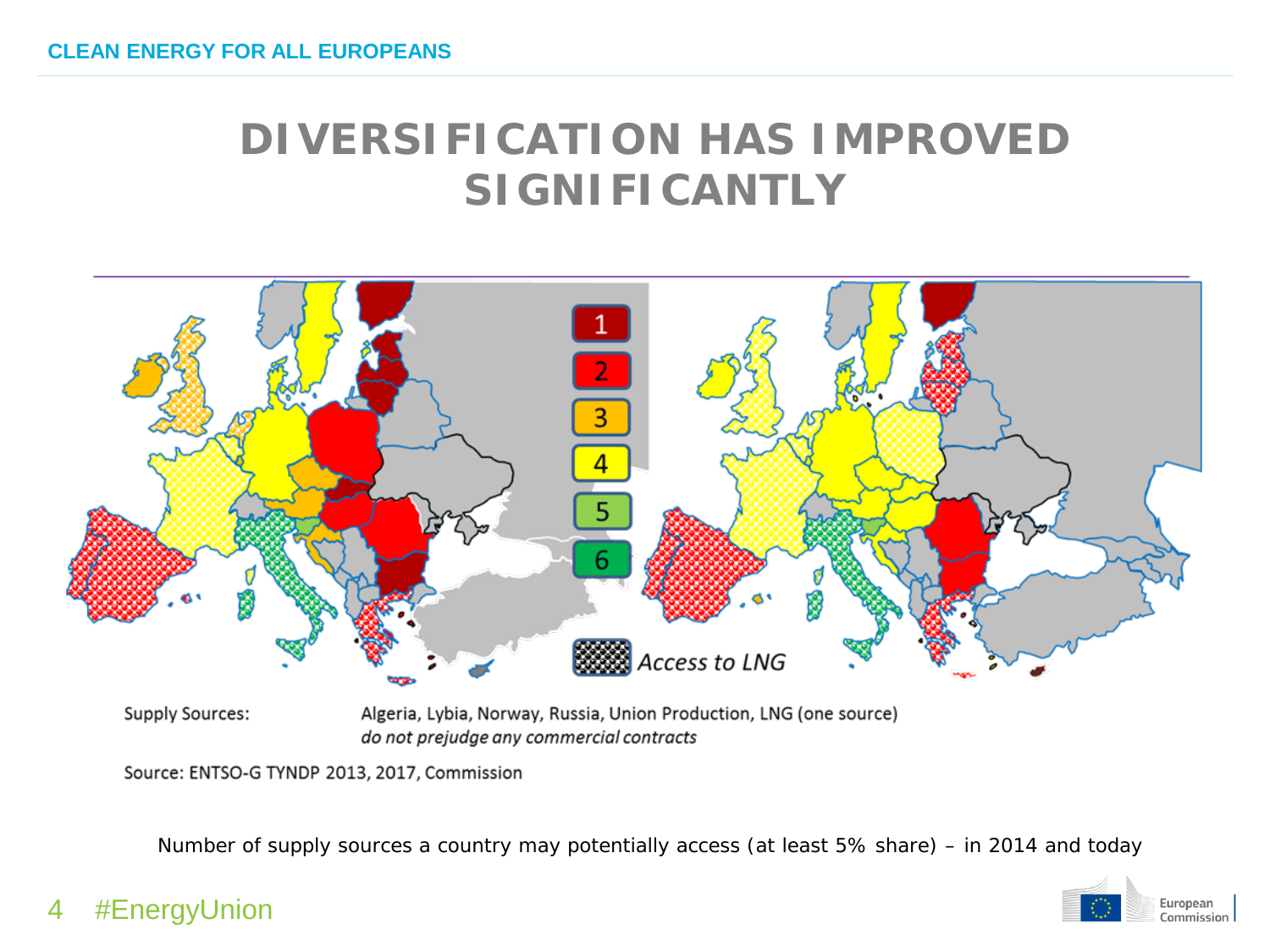### **THE RESILIENCE OF THE EU GAS SYSTEM HAS IMPROVED**



5% / 20%  $-5\% / 5\%$  $-5\%$  /  $-20\%$  $-20\%$  /  $-50\%$  $< -50%$ 

*Evolution of the potential impact of a disruption of the major source of supply to the EU (*Under strained climatic and conditions. Source: ENTSOG on Commission request)